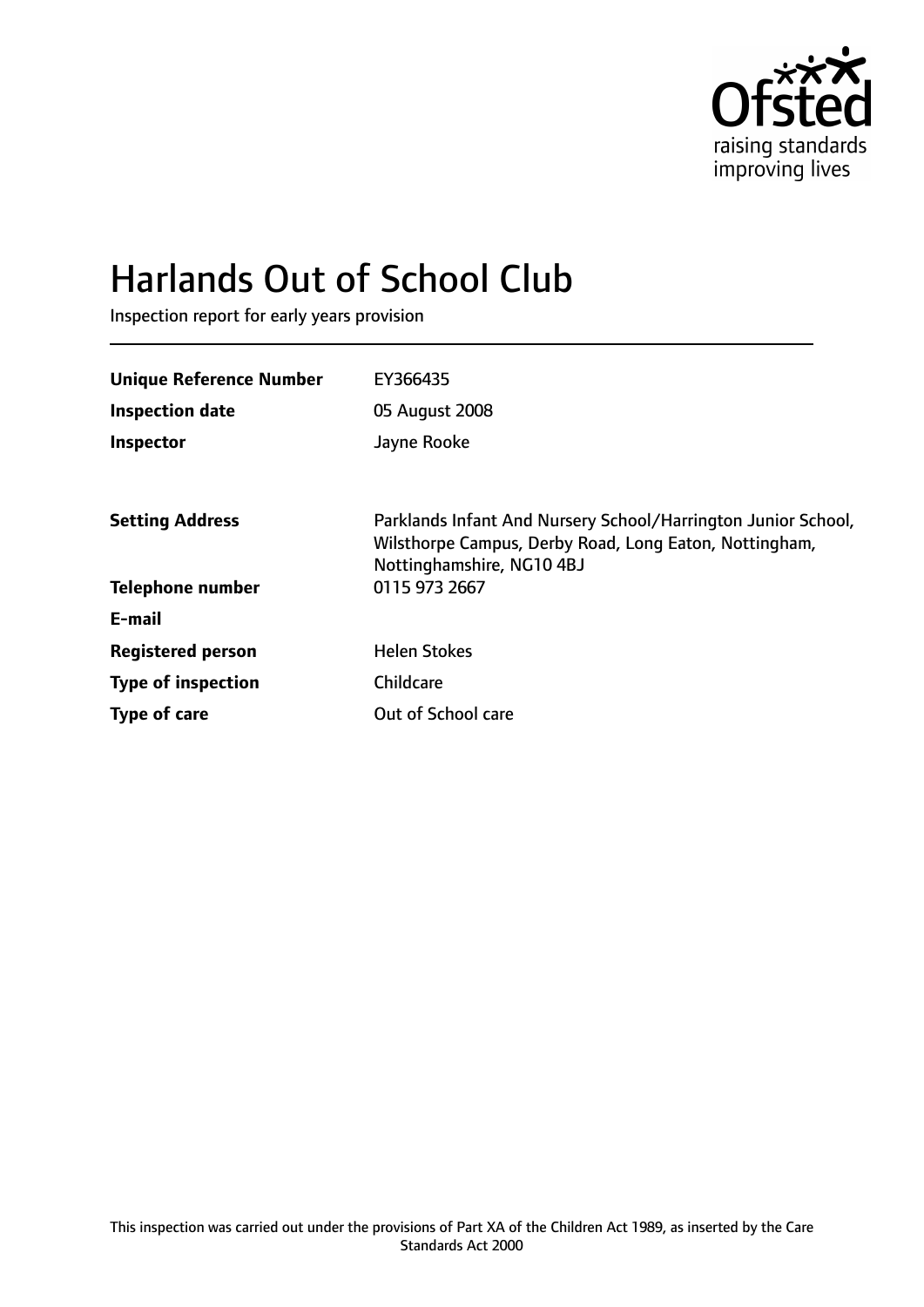# **ABOUT THIS INSPECTION**

The purpose of this inspection is to assure government, parents and the public of the quality of childcare and, if applicable, of nursery education. The inspection was carried out under Part XA Children Act 1989 as introduced by the Care Standards Act 2000 and, where nursery education is provided, under Schedule 26 of the School Standards and Framework Act 1998.

This report details the main strengths and any areas for improvement identified during the inspection. The judgements included in the report are made in relation to the outcomes for children set out in the Children Act 2004; the National Standards for under 8s day care and childminding; and, where nursery education is provided, the *Curriculum guidance for the foundation stage.*

The report includes information on any complaints about the childcare provision which Ofsted has received since the last inspection or registration or 1 April 2004 whichever is the later.

# **The key inspection judgements and what they mean**

*Outstanding: this aspect of the provision is of exceptionally high quality Good: this aspect of the provision is strong Satisfactory: this aspect of the provision is sound Inadequate: this aspect of the provision is not good enough*

For more information about early years inspections, please see the booklet *Are you ready for your inspection?* which is available from Ofsted's website: *www.ofsted.gov.uk.*

# **THE QUALITY AND STANDARDS OF THE CARE**

On the basis of the evidence collected on this inspection:

The quality and standards of the care are good. The registered person meets the National Standards for under 8s day care and childminding.

# **WHAT SORT OF SETTING IS IT?**

Harlands Out of School Club is run by private ownership. It opened in 2007 and operates from the school halls within Parklands infant and nursery school and Harrington junior school in Long Eaton, Nottingham. A maximum of 30 children may attend the after school and holiday club at any one time. The club opens each weekday from 07:45 until 09:00 and 15:15 until 18:00 during term time and 08:00 to 18:00 during holiday time. All children share access to a secure enclosed outdoor play area.

There are currently 45 children aged from three years to 11 years on roll. Good systems are in place to provide appropriate care for children with learning difficulties and/or disabilities.

The club employs three members of staff, all hold appropriate early years qualifications. One member of staff is working towards a further qualification. The setting receives support from the local authority.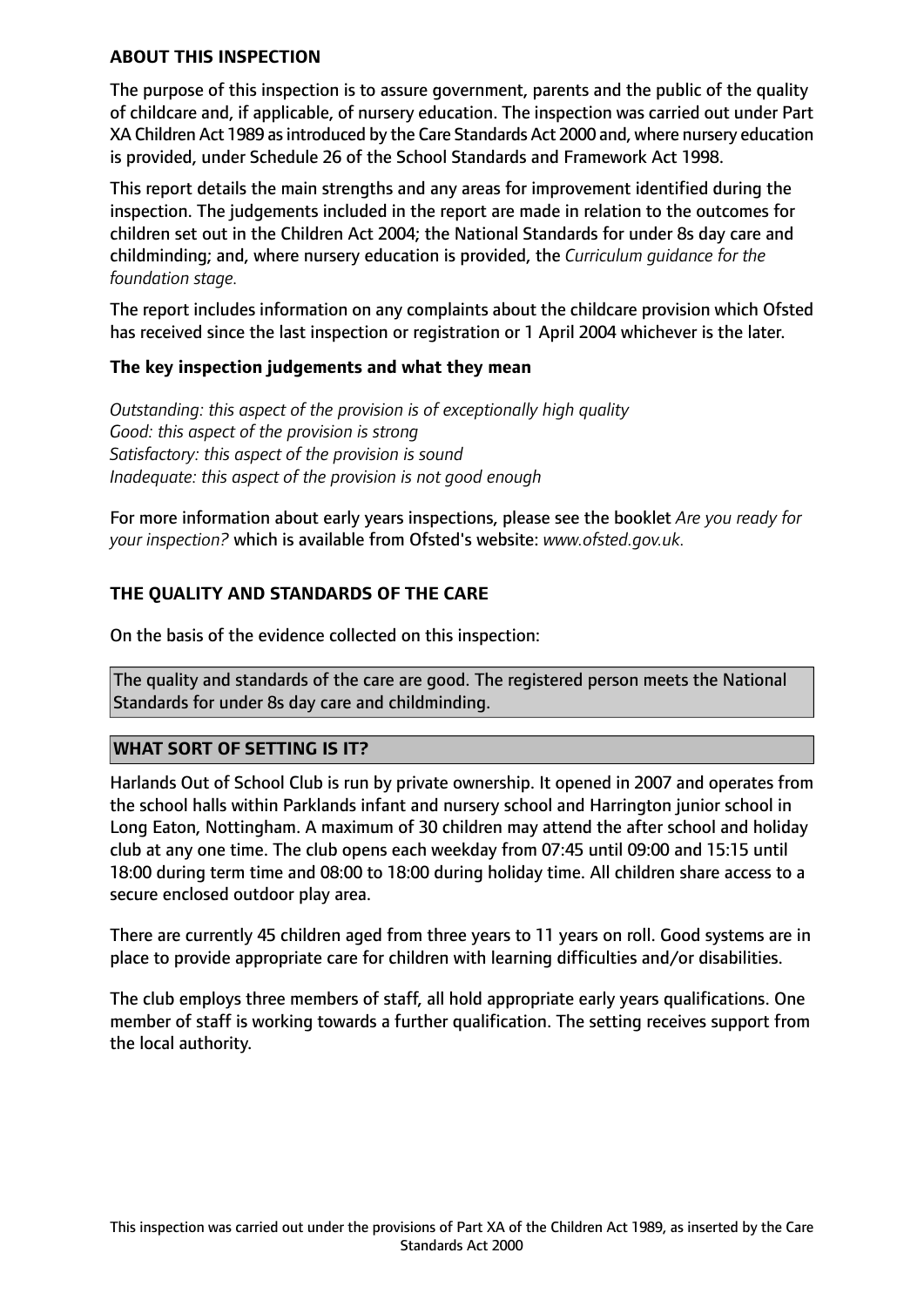#### **Helping children to be healthy**

The provision is good.

Children enjoy good health and a healthy lifestyle. Good hygiene routines are maintained by all staff so that children play in a clean and bright environment. Children learn how to keep themselves clean, washing their hands after visiting the toilet and before meals. Individual paper towels are available for them to dry their hands preventing the spread of infection. Children each receive individual gifts such as toothbrushes and toothpaste following dental hygiene projects, promoting good standards of personal hygiene. Medication procedures are clear so that relevant information is obtained prior to children requiring any medication. Individual medication records are signed by each child's parent, ensuring the safe administration of medicines. All staff hold appropriate first aid qualifications and written parental permission is requested for each child to ensure that any necessary emergency medical treatment and advice can be obtained. There are clear procedures in place to deal with any accidents and injuries and relevant records are kept.

Children enjoy healthy, nutritious meals. An interesting and varied menu is planned for the school and holiday club which include fresh ingredients and a good balance of fruit, vegetable, salad and hot and cold snacks. Children demonstrate their knowledge of healthy eating as they write up menu lists and make different types of food out of play dough in the role play café. This helps children to develop positive attitudes towards healthy eating. Children's individual dietary needs and preferences are respected with alternative meal options being offered if required. Fresh drinking water is accessible to children at all times and they can help themselves to drinks from their own drink containers so that they do not become thirsty. Mealtimes are sociable occasions where children sit together in small groups in a happy and relaxed atmosphere.

Children take part in robust active play indoors and outside each day which promotes their physical development. They enjoy playing tennis, rounders, badminton and a variety of action and ball games. They have regular fresh air and exercise in the school field and playground areas. They also visit the local park nearby. They learn about the importance of keeping fit and healthy during music and dance sessions and use small tools and equipment during art and craft activities and model making projects.

# **Protecting children from harm or neglect and helping them stay safe**

The provision is good.

Children's safety is given high priority. Staff take positive steps to ensure that all areas used by children are thoroughly risk assessed, keeping detailed records of daily checks. Good security procedures ensure that only authorised persons are allowed access into the nursery. All visitors have to sign a record detailing the purpose of their visit and times of arrival and departure. Children move around safely and freely within the school hall. They can access toilets independently managing their personal care needs in a safe environment. The premises are maintained in a good state of repair and décor, creating a welcoming atmosphere. Furniture, toys and equipment are suitable for their purpose and conform to safety standards, ensuring children can play safely and take part in a wide range of activities which are suitable for their age and stage of development.

Staff have good knowledge of health and safety procedures to ensure that hazards and risks to children are minimised both indoors and outside. Areas where children play and rest are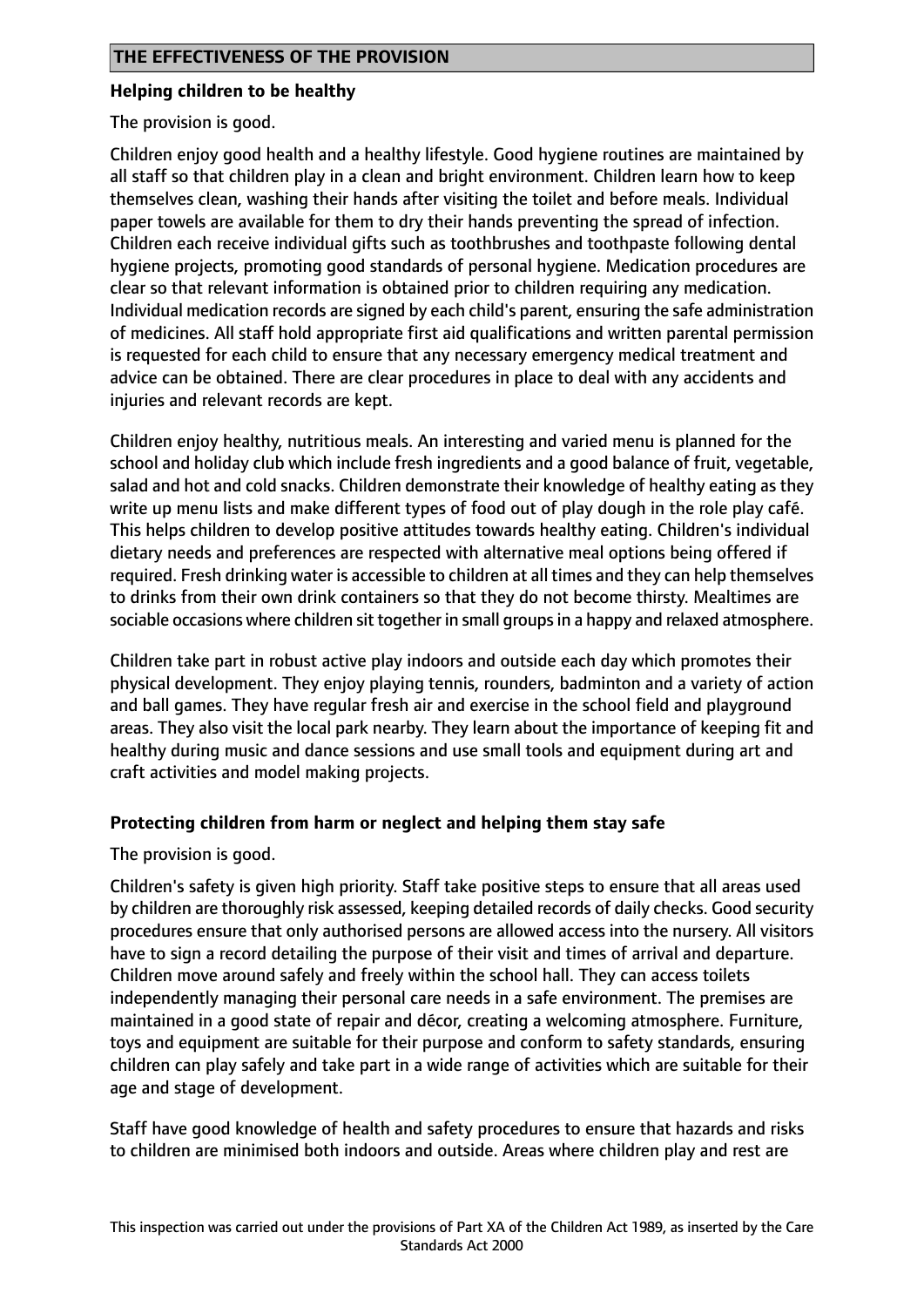checked each day and children remain under the close supervision of staff at all times. Risk assessment records are regularly reviewed to ensure that potential hazards are identified and appropriate action is taken to prevent accidental injury. There is a clear fire safety procedure which is practised regularly, ensuring children can leave the building quickly and calmly in the event of an emergency. Staff are sure of their roles and responsibilities regarding children's safety and well-being. They ensure children wear emergency contact information stickers when they go to the park so that staff can be contacted in the event of an incident or injury. Children learn how to keep themselves safe, staying close to a trusted adult and following road safety rules. Their safety knowledge is strengthened during safety awareness activity projects and child friendly information leaflets are available.

Staff are confident in their knowledge about all safeguarding children procedures. They have attended the necessary training and are confident to put procedures into practice to protect children from harm and neglect. There is a detailed safeguarding policy which sets out procedures to follow in the event of an allegation of abuse whilst a child is in the care of the provider.

# **Helping children achieve well and enjoy what they do**

The provision is good.

Children are happy and settled. They feel confident and secure with familiar adults. They enjoy a wide range of activities and games which build on their natural curiosity as learners, They delight in imaginative and creative activities such as drawing, dance and dough making. They are enthusiastic and interested in role play games playing imaginatively together to 'cook' food 'to order' in their play kitchen. They use a variety of malleable, natural and man made materials and food products during their imaginative play and supervised cooking activities. Resources are readily accessible on low-level tables and floor mats. Children know where to access other toys and equipment if they wish to request changes. This encourages children to make choices and decisions for themselves. Children are active indoors and outside and have time for rest, during quieter times of the day. They enjoy outings to the park for active games and picnics.

Staff work well with the children and are actively engaged in children's play. They talk to the children to find out about their ideas and what children like to do. This helps them to plan successful and interesting routines and activities which hold children's interest, such as treasure hunts and map drawing. All children enjoy a wide range of exciting activities that take into account their own suggestions. They talk enthusiastically about the cinema day and draw pictures of and write up a review about how funny the film was. They liked it because it as 'enjoyable', 'silly', 'crazy' and 'the chipmunks are cute'. They spontaneously write stories using the accessible writing and colouring materials. They confidently explain what their story is about, describing imaginary characters and show sensitivity to others who have differing abilities and needs.

Girls and boys work well together to design and create models and buildings using construction toys and tools. They are inspired to build a variety of 'mouse' and 'chipmunk' homes and vehicles using the 'workshop' tools and small Lego pieces. They decide how to play games such as chess and draughts and talk to adults confidently, asking for help to follow instructions if needed. They are engrossed and show great interest in the character cards, swapping, reading and exchanging information with each other. Children benefit from interesting learning experiences such as activity projects and visits from the dentist, police officers and a dance instructor. Photographic records show that children have 'lots of fun' dressing up in character costumes and become enthralled by what they see during the 'zoo lab' visit as they look at and hold a variety of interesting creatures.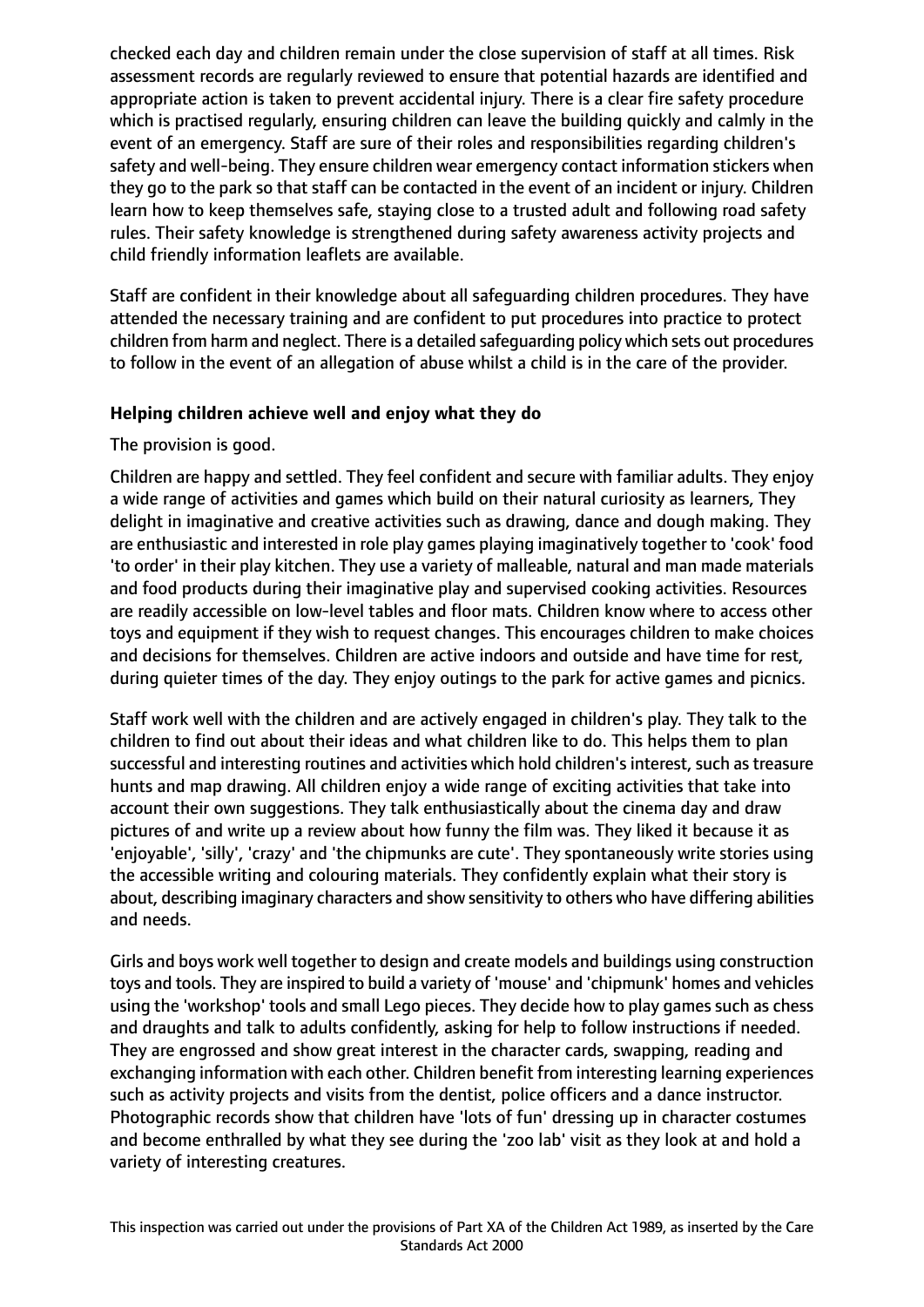# **Helping children make a positive contribution**

The provision is good.

Children feel a sense of belonging as they enter the school hall happily and with confidence. All children have equal access to toys, equipment and resources which help them to learn about the wider world. For example, multicultural books, puzzles, role play costumes and the celebration of festivals help children to respect the beliefs and traditions of others. Children's art work is displayed showing activity projects which help them to learn about the different parts of the world. There are some pictures and posters displayed which generally reflect the community of the children attending. Staff continually review the use of resources based on children's level of interest and involvement and actively encourage children to choose and make a wish list of desired toys and equipment. There are good systems in place to support children with learning difficulties and/or disabilities. Staff understand how to provide the necessary support and guidance to children and their families to promote inclusion.

Children behave well. They learn how to help each other and keenly take part in familiar routines at snack time and tidy up time. They take responsibility for establishing club rules to ensure that they 'remember to use their manners', 'treat each other kindly', 'behave sensibly' and 'listen to adults'. Staff give children time to express their thoughts, feelings and emotions, ensuring that children 'have fun' and 'are happy'.

Parents are welcomed into the setting and have good relationships with the staff. They talk to staff each day about their child's care and play routines. Parents' views are actively sought and valued. Parent questionnaire comments reflect the many positive feelings parents have about the range of activities, care and support their children receive. Parents receive detailed information about all policies and procedures including how to pass on any compliments or concerns regarding their child's well being.

# **Organisation**

The organisation is good.

Children are cared for by staff who hold appropriate qualifications and have competed the necessary vetting procedures. There are good systems in place to monitor the continued suitability of adults who work with the children. All staff are keen to attend training events to further develop their knowledge and skills. An effective appraisal and mentoring system ensures that all staff have a clear understanding of their roles and responsibilities. This ensures that children are supported by knowledgeable staff.

Space and resources are well organised both indoors and outside. This successfully enables children to take part in varied and interesting activities which help them to develop and learn. Children have many opportunities to interact with each other during well planned routines. All of the necessary records and documentation are in place for the safe and efficient management of the setting. Overall children's needs are met.